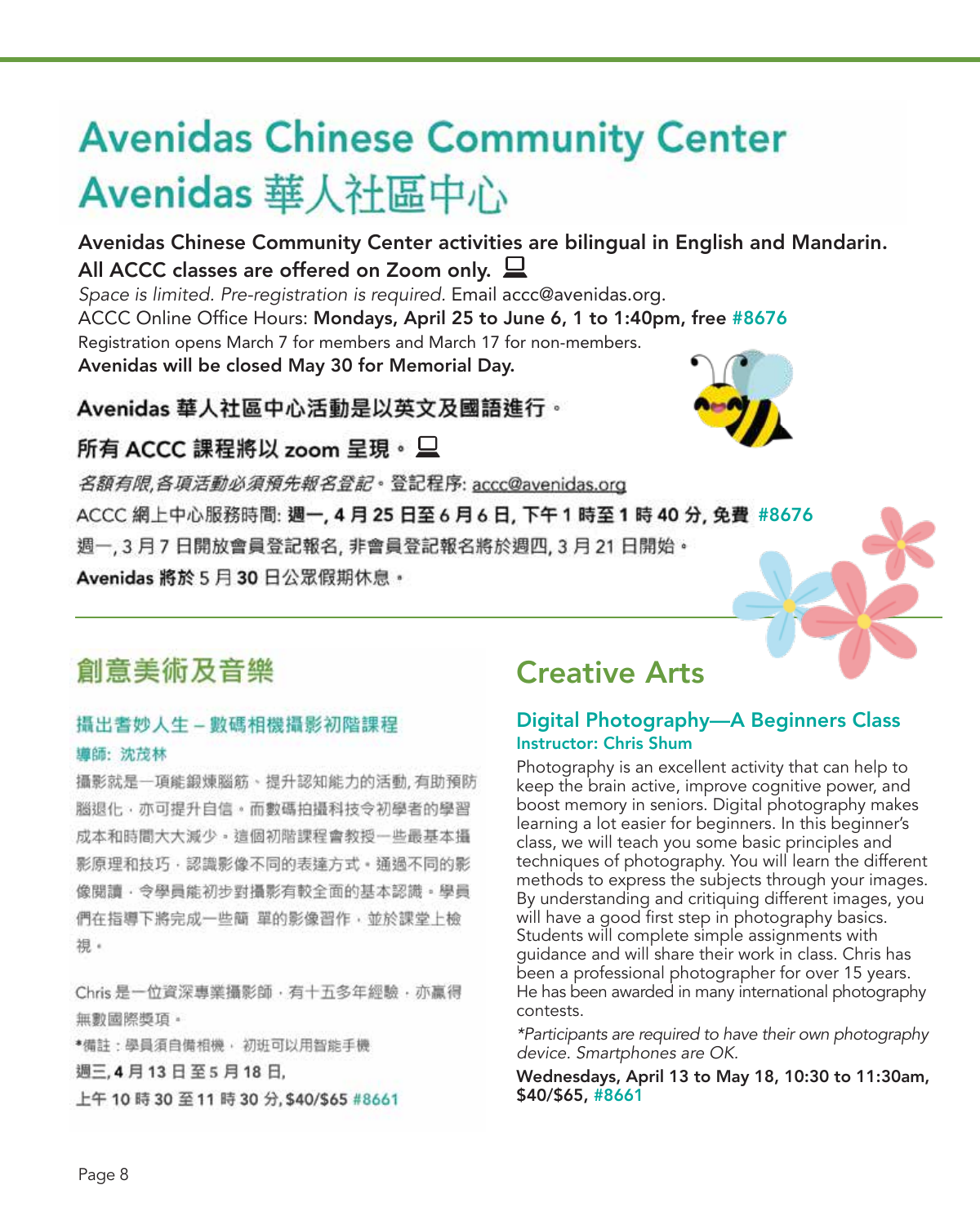### 中國國畫班-嶺南畫派

#### 導師: 蕭日明

蕭日明先生為國際級嶺南派國畫老師,他曾經於中國、 香港及三藩市等地舉辦個人畫展。本課程為國畫基礎, 針對 顏色配搭運用, 配合富有現代感色彩的中國畫風, 結合中西 合璧混合西方技巧。歡迎初學者!

名額有限,請從速預先報名。

週一及週五,上午10時30至12時,

課程 1:4月11日至5月6日, \$40/\$65 #8663 課程 2: 5 月 16 日至 6 月 13 日, (5/30 沒課) \$40/\$65 #8665

### ACCC 網上K歌

讓我們一起歡天喜地歌出好心情! 歡迎提前電郵遞交您 喜歡的歌曲及附上YouTube鏈接給我們,可親的網紅DJ可 替你優先添加至播放列表中喔 • 任何語言都歡迎! 趕快 拿起你的耳機聽筒(含麥克風), 便可華麗轉身成為明日 網紅!我們歡迎啦啦隊,粉絲及愛舞愛動的你出席參與! 名顏有限, 敬請預先登記出席。

週五, 4月29日至6月10日, 下午1時至2時, 免費 /\$35 #8674

# 養牛運動



### 遙距八段錦運動

八段錦鍛煉可以改善您的身心健康。班上資深的八段錦義 工帶領下將遙距指導學員完成八段錦。加入我們這 30分 鐘的小組練習 ·

\*上踝前必須完成自負責任同意表 ·

# 進階班:週一, 4 月 11 日至 6 月 13 日,下午 2 時 30 至

### 3 時, (no class: 5/30), 免費, #8672

\*進階班學員必須先完成我們之前的遙距八段錦課程 ·

### 歡迎初學者: 週三,

4 月 13 日至 6 月 15 日, 上午 9 時 30 至 10 時, 免費, #8671

### Chinese Brush Painting— Lingnan Painting Style Instructor: Andrew Siu

Andrew Siu is an internationally recognized teacher of ink-brush painting who has exhibited in Hong Kong, China and San Francisco. The painting style in this class will mix Eastern and Western techniques with color. Beginners welcome. Art supplies will not be provided. Space is limited.

Pre-registration required.

Mondays and Fridays, 10:30am to noon Session 1: April 12 to May 6, \$40/\$65 #8663 Session 2: May 16 to June 13 (no class: 5/30), \$40/\$65 #8665

## ACCC Online Karaoke

Sing your heart out to your favorite songs! Send your favorite songs with YouTube links in any language to us in advance and our virtual DJ will add them to the playlist. Hurry up! Grab your headset (with microphone) and become a virtual super star in no time! We welcome cheerleaders, followers, and anyone who loves dancing along with music to join.

Space is limited. Pre-registration is required.

Fridays, April 29 to June 10, 1 to 2pm, free/\$35 #8674



### Virtual BaDuanJin Exercise

BaDuanJin exercise helps to improve your mind and body. Join us for this 30-minute virtual group exercise practice. A volunteer facilitator will guide you through Eight Pieces of BaDuanJin session.

\*Participants must complete a waiver prior to class.

### Intermediate Level: Mondays, April 11 to June 13, (no class 5/30), 2:30 to 3pm, free #8672

\*Intermediate students must have completed at least ONE quarter of BaDuanJin class with us.

Welcome Beginners: Wednesdays, April 13 to June 15, 9:30 to 10am free #8671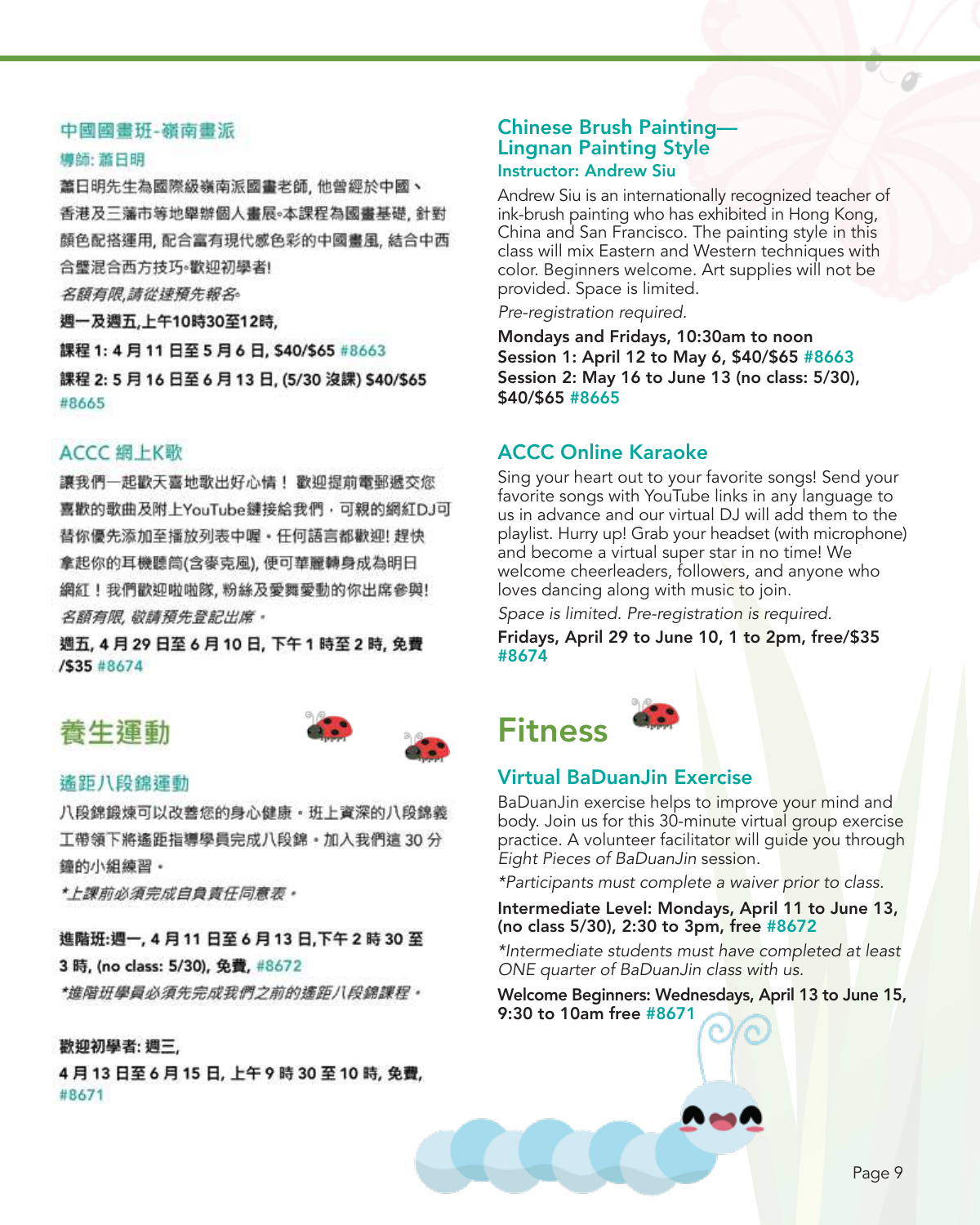### ACCC 排舞班

### 導師:游光騰及許秋英

這非一般的舞蹈課!在學習新步法的同時又能鍛煉大腦和 身體,增強平衡力。配合時尚國際流行的輕快音樂,節慶 及經典金曲・不需舞伴, 歡迎初學者・流行舞蹈健身又好 玩。

\*上課前必須完成自負責任同意表 •

週二, 4 月 12 日至 6 月 14 日, 上午 11 時至 12 時, 免費 /\$35 #8673

### 蓮花舞健身運動

導師: 陳曉茜, VivAsia

蓮花舞為有氧舞蹈運動,舞蹈能讓你增添活力,提昇個人鍛 錬指數・課程將結合不同的亞洲舞蹈風格・音樂和文化潮 流,帶來有趣的運動新體驗,課程包括風格多樣的舞蹈(扇 形舞蹈、太極打鼓、寶萊塢、班達里舞等)及文化氣色、 以帶來有趣的舞蹈運動新體驗。 參加者可以一邊跳舞 一邊 坐著或站立,並會使用水果,筷子,毛巾等家居用品作舞 且!

\* 上課前必須完成自負責任同意表。 週五, 4月15日至6月10日, 上午9時30至10時15分,免費,#8664

# 探索文化



### 國際美食博覽團 隊長導師: 勵老師

帶您網上遨遊各國‧八週課堂中我們探討特別的傳統風味 美食及瞭解當地的文化背景,趣味和資訊並重,請跟我們 尋找美食一起穿梭不同的大城小市!

週三,4月27日至6月15日下午2時至3時,(5/4沒課), 免費/S35 #8667

### 特別活動, 必須於 4/27 前預先登記:

ACCC 國際美食博覽團之網上母親節下午茶 週三, 5 月4 日, 下午2時至3時, 免費活動 #8675

### ACCC Line Dancing Instructors: Kent You & Sandy Hsu

Not your usual line-dancing Zoom class! Exercise your brain and body while enhancing balance as you learn new steps. Dance to a wide variety of international music—including pop music, classics, and seasonal songs. No partner needed. Beginners welcome. Dance is fun!

\*Participants must complete a waiver prior to class.

Tuesdays, April 12 to June 14, 11am to noon, free/\$35 #8673

### Lotus Dance Fitness Instructor: Corinna Shi, VivAsia

Add the "spice of culture" to your personal fitness program! Lotus Dance is an aerobic dance-fitness program that showcases many of the vibrant cultures of the continent of Asia. Classes include different styles of dance (fan dance, taiko drumming, Bollywood, bandari and more) with cultural props for a fun experience. Participants can sit or stand while dancing and use household items such as fruit, chopsticks, towels and more!

\*Participants must complete a waiver prior to class. Fridays, April 15 to June 10, 9:30 to 10:15am, free #8664

# Cultural



### Incredible World Food Tour Tour Guide: Ingrid Lai

On this 8-week virtual Food Tour of the World, you will get a "taste" of the local cuisine and learn about the culture at each stop on this wonderful journey. Visit local restaurants, night markets, street food vendors, and home cooks in Taiwan, India, Paris, and more!

Wednesdays, April 27 to June 15, 2 to 3pm, (no class: 5/4), free/\$35, #8667

### Special event, RSVP required by 4/27:

ACCC Incredible World Food Tour: Mother's Day Virtual Afternoon Tea Wednesday, May 4, 2 to 3pm, free #8675